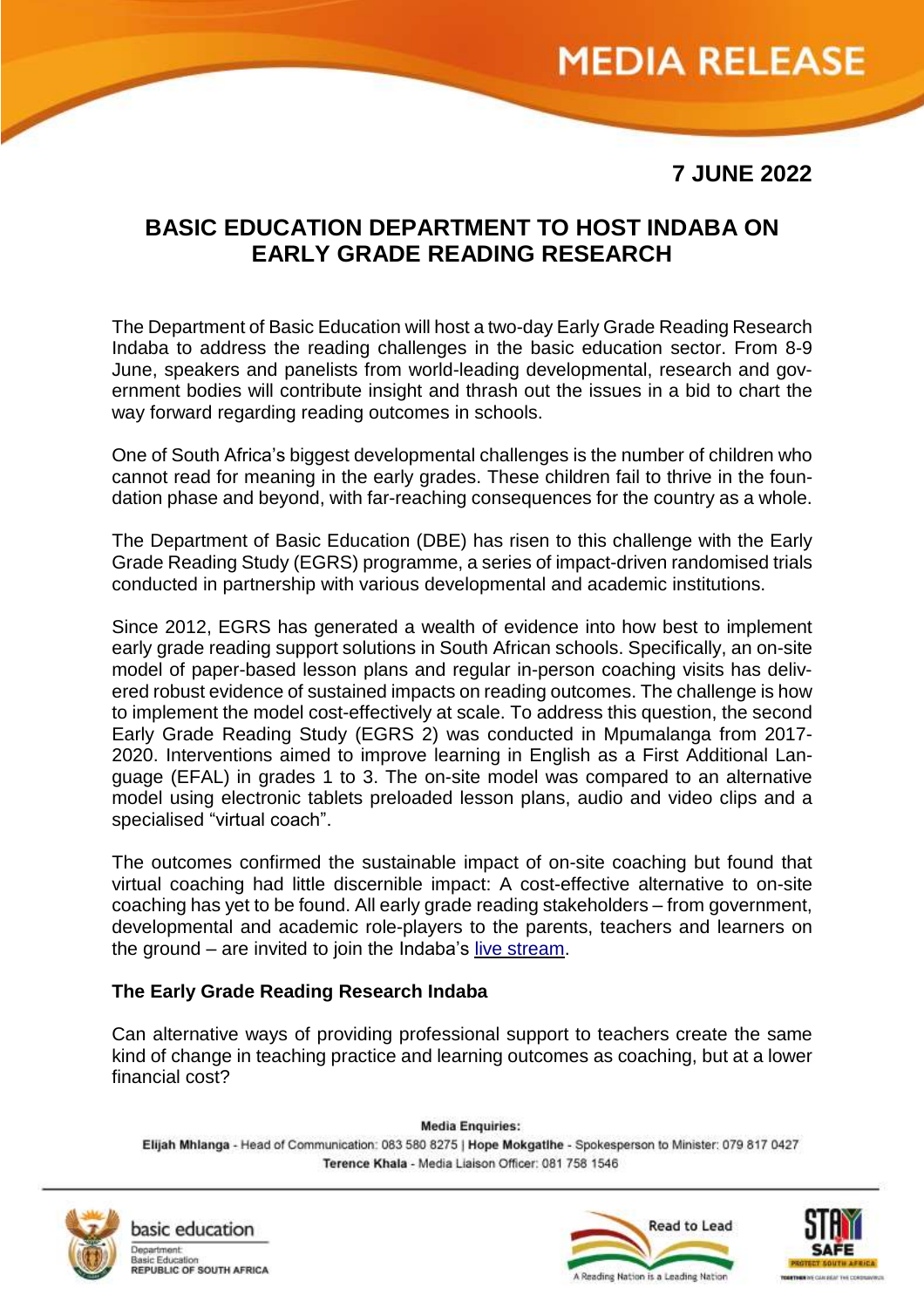# **MEDIA RELEASE**

Is it more sustainable and effective to intervene in the home language or EFAL? How should parents be involved? What is the optimal use of technology? Where do donors and partners fit in? These are the big questions posed by EGRS 2, answers to which the DBE's forthcoming Early Grade Reading Research Indaba will seek to find

#### **High-impact speakers and topics**

**Session One** of the Indaba opens with a key-note address by Deputy Minister of Basic Education, Dr Makgabo Reginah Mhaule, followed by high-level reflections and international experience on "The Importance of Evidence Building" from Muriel Mafico, UNICEF's Representative in South Africa, Andy Karas, USAID's Southern Africa Mission Director, and David Evans, senior fellow at the Centre for Global Development.

Prof Brahm Fleisch, Professor of Education Policy and Head of the Division of Education Leadership, Policy and Skills at the Wits School of Education, weighs in on early grade reading in research and practice.

**In Session Two**, Stephen Taylor, DBE Director of Research, Monitoring and Evaluation, presents key EGRS findings, and Dr Fatima Adam, Director of Research and Evaluation at the Zenex Foundation, chairs a panel on the international experience of early grade reading.

**Session Three** delves into EGRS findings in detail, as the DBE's Carol Nuga Deliwe, Nompumelelo Mohohlwane and Lesang Sebaeng as well as other participants address the specifics of pedagogy and classroom materials and debate the emotive topic of home language versus English.

**Session Four** focuses on "Technology and Learning Loss", with input from the DBE's Prof Martin Gustafsson and Kholosa Nonkenge, Young Impact's Dr Noam Angrist and The Learning Trust's Sibongile Khumalo.

**Session Five** concludes the Indaba with a "Reflection on Donor Collaboration and Partnership" with Zenex Foundation CEO Gail Campbell, UNICEF SA Education Manager Dr Andile Dube, and USAID Education and Youth Team Leader Dr Felicia Wilson-Young.

### **Members of the Media are invited to Join in the Indaba as follows:**

**Date:** Tomorrow, Wednesday 8th and Thursday 9th June 2022 **Venue:** Kievits Kroon Country Estate, [41 Reier Rd, Kameeldrift-East, Pretoria, 0035](https://www.google.com/maps/place/Kievits+Kroon+Gauteng+Wine+Estate/@-25.6587354,28.318374,17z/data=!3m1!4b1!4m8!3m7!1s0x1ebfe08b350a870d:0x964d922eb2be23d9!5m2!4m1!1i2!8m2!3d-25.6587354!4d28.3205627) **Time:** 09:00 **Virtual Link:** YouTube [Livestreaming:](https://www.youtube.com/user/DBESouthAfrica) DBE channel

**Media Enquiries:** Elijah Mhlanga - Head of Communication: 083 580 8275 | Hope Mokgatihe - Spokesperson to Minister: 079 817 0427 Terence Khala - Media Liaison Officer: 081 758 1546



basic education Basic Education<br>REPUBLIC OF SOUTH AFRICA